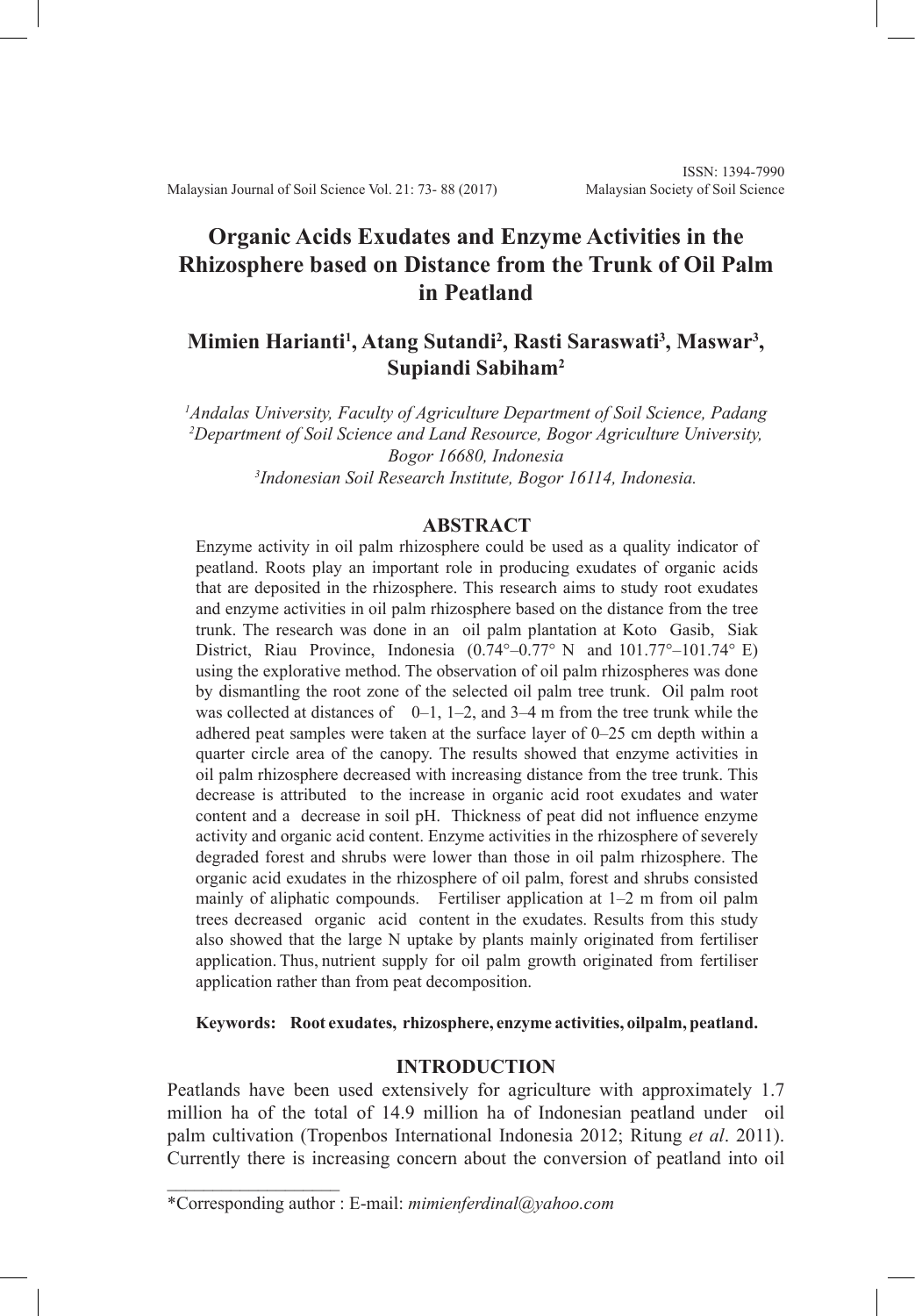palm plantation due to carbon dioxide  $(CO_2)$  emissions as a result of land drainage and peat decomposition.

The changes in some chemical properties in oil palm plantations as a result of peat decomposition can be understood by studying rhizosphere enzyme activities. The changes in enzyme activity, especially the extracellular enzymes, are actually microbiota responses to environmental factors (Nannipieri *et al.* 2011). Enzyme activity is affected by plant root exudates in the form of organic acids (malic, acetic, succinic, citric and maleic acids) (Gianfreda 2015). Thus, the process of decomposition of organic matter caused by conversion of peatland into oil palm plantations can be investigated through the activity of enzymes affected by plant roots in the rhizosphere.

The enzyme often used as an indicator of organic carbon (C) mineralization in the soil is *β*-glucosidase (Stott *et al.* 2010). Some enzymes, such as urease, acid phosphatase, *β*-glucosidase and laccase serve as indicators of the decomposition process of organic matter in peatland. Sabiham *et al*. (2014) found that fertiliser application at the position nearest to the oil palm trees increased the nutrient levels in peat soil. According to Aon and Colaneri (2001), soil enzyme activities inhibited by N fertiliser are promoted by P and K fertilisers. Plant roots stimulate enzyme activity due to their positive effects on microbial activity and production of exudates (USDA 2010). Fertiliser application and the distribution and root mass of oil palm roots are influenced by enzyme activity. The aim of this study was to determine organic acid exudates and enzyme activities in the rhizosphere of peatland based on distance from the oil palm tree trunk.

#### **METHODS**

The research was done in an oil palm plantation in Pangkalan Pisang Village, Koto Gasib, Siak District, Riau Province, Indonesia (0.74°–0.77° N and 101.77°–101.74° E). The peat material analysis was conducted at the Laboratory of Chemistry and Soil Fertility, Department of Soil Science and Land Resources, Bogor Agricultural University (IPB), Bogor and at the Laboratory of Agrochemical Material Residue, Agricultural Environment Research Institute, Center for Agricultural Land Resource, Bogor Indonesia.

The research was an exploratory study in the form of field observation activities. Sites were selected based on peat thickness of <3 and >3 m and plant age of oil palm <6 years, 6–15 years and >15 years. The observations were done on transects perpendicular to the drainage channel (collection drain). In each transect two oil palm trees were dismantled 50 m and 100 m from the collection drain.

The observation of oil palm rhizosphere was done by dismantling the root zone of the selected oil palm tree trunk on each transect on the *frond windrow*, that is, space between two rows of plants. Oil palm roots were collected at distances of  $0-1$ ,  $1-2$ , and  $3-4$  m from the tree trunk within a quarter circle area of the canopy (Fig. 1). Adhered peat samples were taken at the surface layer of 0–25 cm depth within 1-2 mm from the roots. Differences in root distribution and fertiliser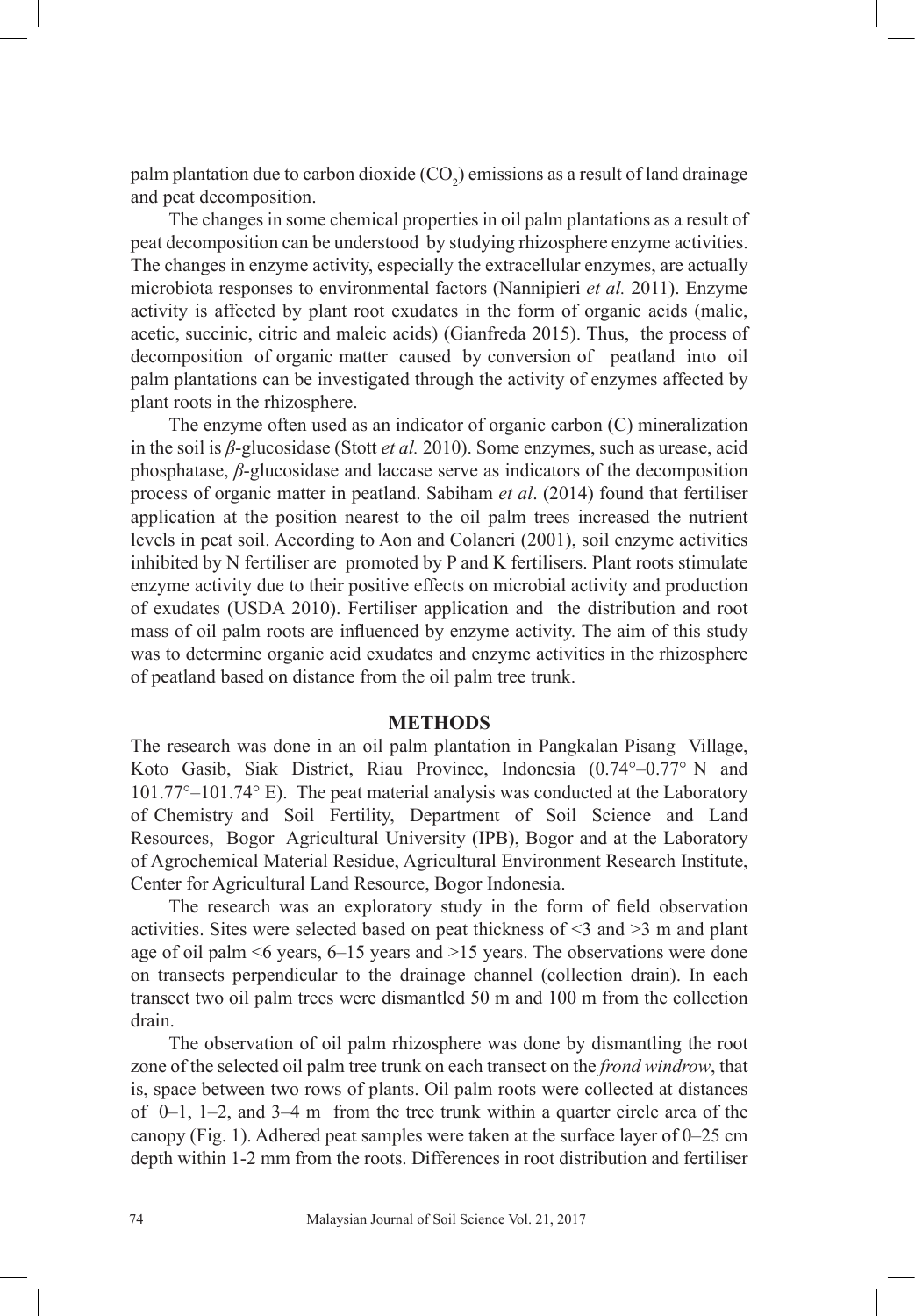application in the oil palm circle served as benchmark changes in the rhizosphere of oil palm on peatland (Fig. 1). Peat samples were collected 3-4 months after the last regular fertiliser application (for nutrients N, P, K) by plantation management. The amount of N and P fertilisers applied by plantation management was as much as 19 (N), 15 (P) kg/tree (for oil palm  $\leq 6$  years); 6 (N), 1(P) kg/tree (for oil palm 6-15 years) and 7 (N), 3(P) kg/tree (for oil palm >15 years) before soil sampling was done. For comparison purposes, samples were also taken from peat soil profiles (0-25 cm) of severely degraded forest and shrub vegetation in peatland.

Water content in the peat was determined by gravimetric method. The pH value measurement(1:2) of peat material (10 g of material: 20 ml of deionised water) was performed using a pH meter (2700 Autech Instrument). Total N and P detemination by digestion method with  $98\%$  H<sub>2</sub>SO<sub>4</sub> solution. Total P was determined by  $60\%$  HClO<sub>4</sub> solution and blue colour intensity was measured by Spectrofotometer 490 nm Shimadzu UV 1280 (Page *et al*. 1982). Organic acid exudates were extracted with deionised water (5 g peat matter: 10 ml deionised water); the mixture was ???? for about 30 min and centrifuged at 4000 rpm. Organic acids in the supernatant were measured by high-performance liquid chromatography (HPLC) Shimadzu 20A.



*Fig. 1: Peat composite sampling in rhizosphere based on (a) distance from the trunk of*  oil palm and (b) fertiliser application around of oil palm tree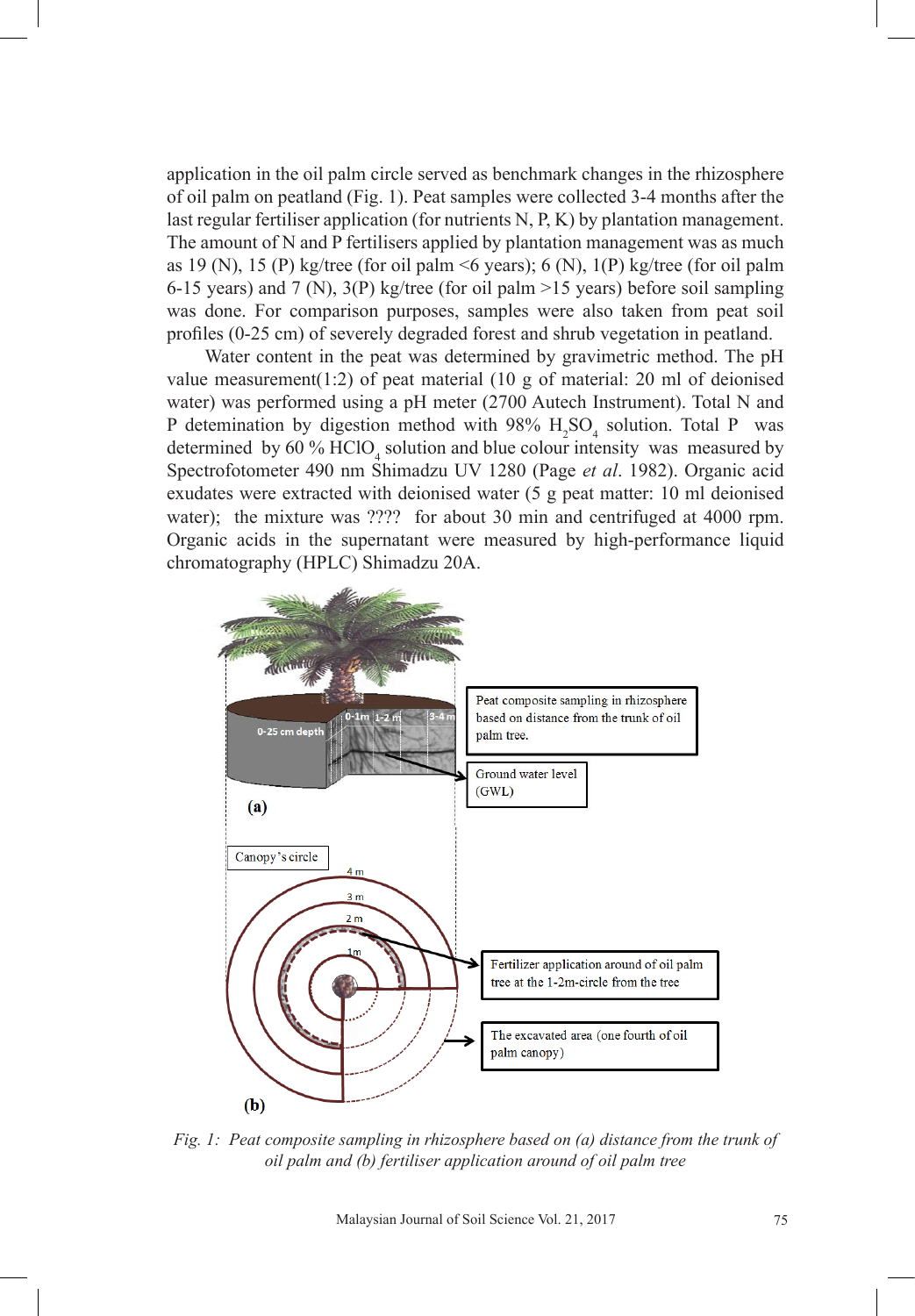Activities of enzymes urease, phosphatase, β-glucosidase, and laccase activities were measured In the case of urease, the release of ammonium by the non-buffered method was measured (Schinner *et al.* 1996). Phosphatase activity was determined by measuring the release of phosphorus (P) from organic P by the p-nitrophenyl phosphate buffer method (Schinner et al. 1996). *β*-glucosidase activity was determined to measure the breakdown of cellulose into glucose using the *β*-glucosido-saligenin (salicin) method (Schinner *et al.* 1996). Finally, laccase activity was determined by measuring lignin degradation activity using the 2, 2-azinobis (3-ethyl-benzothiazoline-6-sulphonate) method (Eichlerová *et al.*  2012).

## **RESULTS AND DISCUSSION**

## *Total Weight of Oil Palm Roots*

Higher root biomass was consistent with palm age and increased soil  $CO<sub>2</sub>$  flux, suggesting that root respiration and microbial activity are associated with root exudates as a major component of soil respiration in tropical peatland under oil palm (Melling *et al*. 2014). The older the oil palm, the higher the weight of the main roots (root diameter  $(\emptyset) > 0.5$  mm) and feeding roots ( $\emptyset < 0.5$  mm) at a depth of 0–25 cm (Table 1). The total weight of roots and feeding roots decreased with increasing distance from the tree. The total weight of roots in peat (thickness <3 m) was higher compared to the peat (thickness  $>3$  m) (Table 1). Sabiham et al. (2014) found that in the 0–15 cm peat layer, the quaternary roots had the highest density compared to primary, secondary, and tertiary roots.

#### *pH Value and Water Content*

The water content of the peat in the rhizosphere of oil palm ranged from 150%– 450%, and this was found to increase with increasing distance from the tree trunk for all treatments (Fig. 2). This might be due to the rapid water absorption in the root zone, which consisted of more than 50 % of the total weight of roots. The water content was negatively correlated with enzyme activity, indicating that increasing soil water content might lead to decreasing enzyme activity (Table 2). Water content of peat soils from Bibai marsh, Hokkaido in Japan was found to vary from about 200% to more than 2000% of dry weight (Hamamoto *et al.* 2010).

The pH of the rhizosphere was in the range of 3.5–4.0. The pH value of peat decreased with increasing distance from the palm tree, which might be due to the increase in water content, root activities and the release of organic acids. In the rhizosphere of severely degraded forests, peat moisture content was higher compared to shrub vegetation because the stand in the severely degraded forest maintained a higher water content than that of the shrub vegetation (dominated by ferns). The pH values in the rhizosphere of severely degraded forest and shrub vegetation tended to be similar (within the range of 3–3.5), but lower than the pH of peat in oil palm rhizosphere. This is because the peat in oil palm rhizosphere held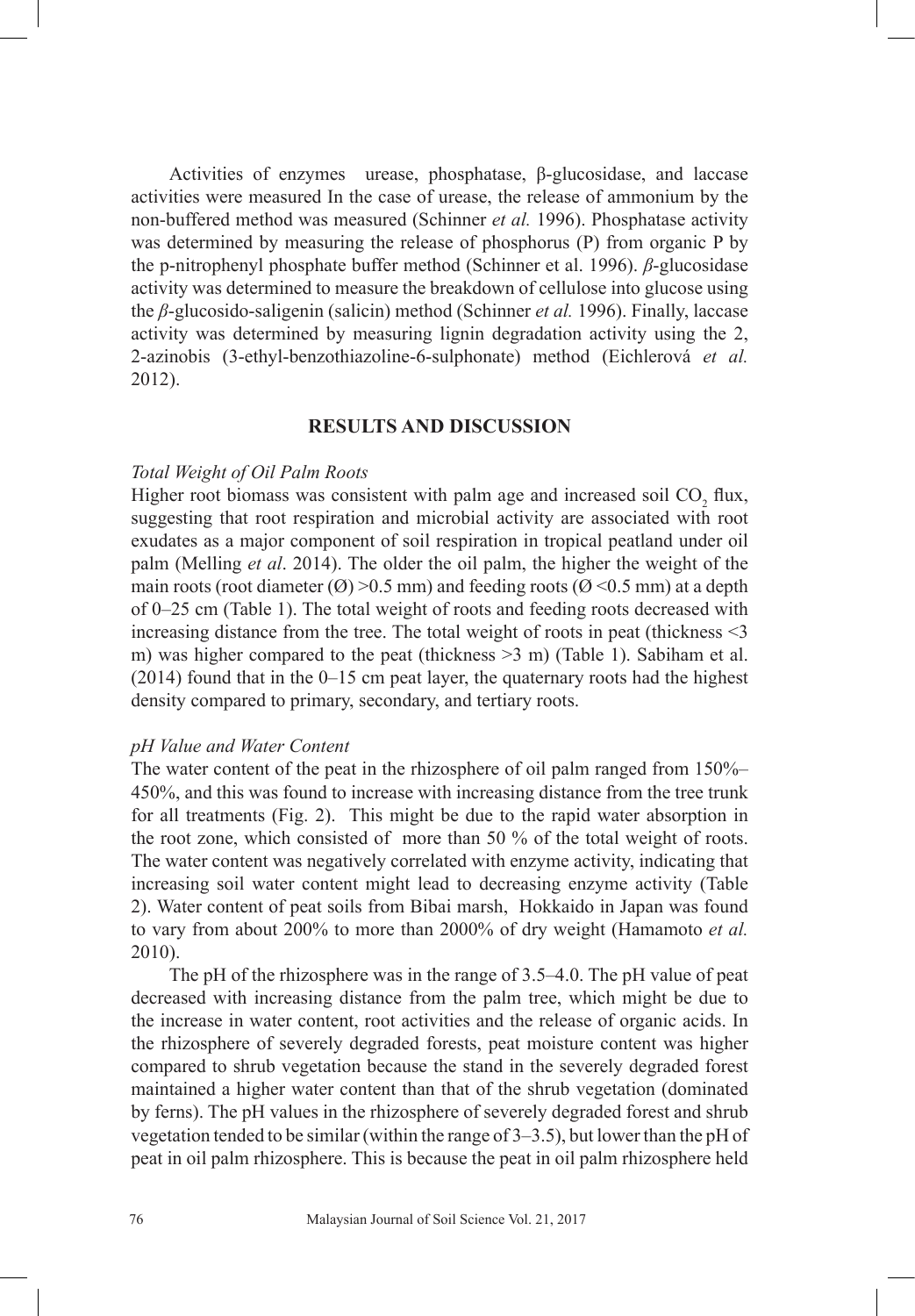| l<br>Ė | $\overline{\phantom{a}}$<br>i<br>֖֖֖֖֧ׅ֪ׅׅ֖֚֚֚֚֚֚֚֚֚֚֚֚֚֚֚֚֚֚֚֚֬֕֓֕֝֝֝֝֬֓֬֝֬֝֬<br>Weights of oi. |
|--------|--------------------------------------------------------------------------------------------------|
|--------|--------------------------------------------------------------------------------------------------|

| l palm age    |                 |                 | Total weight of roots $(kg/m^2)$                 |                 |                  |                 |                                                 | Feeding root weight $(kg/m^2)$                                                    |                                 |                 |
|---------------|-----------------|-----------------|--------------------------------------------------|-----------------|------------------|-----------------|-------------------------------------------------|-----------------------------------------------------------------------------------|---------------------------------|-----------------|
| years old)    |                 |                 | Distance from tree trunk (m)                     |                 |                  |                 |                                                 | Distance from tree trunk (m)                                                      |                                 |                 |
|               |                 | $1 - 2$         | $2 - 3$                                          | $\frac{3}{4}$   | Total            | J               |                                                 | $2 - 3$                                                                           |                                 | Total           |
|               |                 |                 | Peat thickness <3 m                              |                 |                  |                 |                                                 | Peat thickness <3 m                                                               |                                 |                 |
|               | $1.96 \pm 0.59$ |                 | $2.14 \pm 0.28$ $0.82 \pm 0.081$ $0.15 \pm 0.05$ |                 | $5.06 \pm 0.99$  |                 |                                                 | $1.33 \pm 0.43$ $1.27 \pm 0.17$ $0.58 \pm 0.057$ $0.11 \pm 0.03$ $3.39 \pm 0.687$ |                                 |                 |
| 515           | $4.36 \pm 0.78$ |                 | $2.18 \pm 0.26$ $3.11 \pm 1.55$                  | $1.50 \pm 1.01$ | $11.13 \pm 3.59$ |                 |                                                 | $2.99 \pm 0.53$ $1.74 \pm 0.21$ $1.12 \pm 0.55$ $1.40 \pm 0.94$ $7.25 \pm 2.23$   |                                 |                 |
| $\frac{5}{2}$ | $8.28 + 5.53$   |                 | $4.04 \pm 3.47$ $2.26 \pm 0.27$ $1.23 \pm 0.67$  |                 | $15.82 \pm 9.94$ | $3.00 \pm 2.01$ |                                                 | $2.38 \pm 2.04$ 1.3 $\pm 0.15$                                                    | $1.08 \pm 0.59$                 | $7.76 \pm 4.79$ |
|               |                 |                 | Peat thickness >3 m                              |                 |                  |                 |                                                 | Peat thickness >3 m                                                               |                                 |                 |
|               | $2.55 \pm 0.33$ |                 | $2.70 \pm 0.84$ $1.40 \pm 0.24$ $0.57 \pm 0.67$  |                 | $7.24 \pm 2.10$  |                 |                                                 | $0.96 \pm 0.12$ $2.33 \pm 0.73$ $0.92 \pm 0.16$                                   | $0.55 \pm 0.65$                 | $4.76 \pm 1.66$ |
| $6 - 15$      | $5.00 \pm 4.74$ |                 | $1.82 \pm 0.20$ 0.89 $\pm 0.24$                  | $0.69 \pm 0.73$ | $8.42 \pm 5.92$  |                 | $3.58 \pm 3.39$ $1.47 \pm 0.97$ $0.65 \pm 0.17$ |                                                                                   | $0.58 \pm 1.15$                 | $6.28 \pm 5.68$ |
| $\frac{5}{2}$ | $3.32 \pm 3.56$ | $2.82 \pm 0.44$ | $2.02 \pm 1.12$                                  | $0.89 \pm 0.41$ | $7.23 \pm 5.55$  |                 | $2.41 \pm 1.61$ $2.12 \pm 0.33$ $0.96 \pm 0.53$ |                                                                                   | $0.68 \pm 0.31$ 6.17 $\pm 3.09$ |                 |
|               |                 |                 |                                                  |                 |                  |                 |                                                 |                                                                                   |                                 |                 |

Malaysian Journal of Soil Science Vol. 21, 2017 77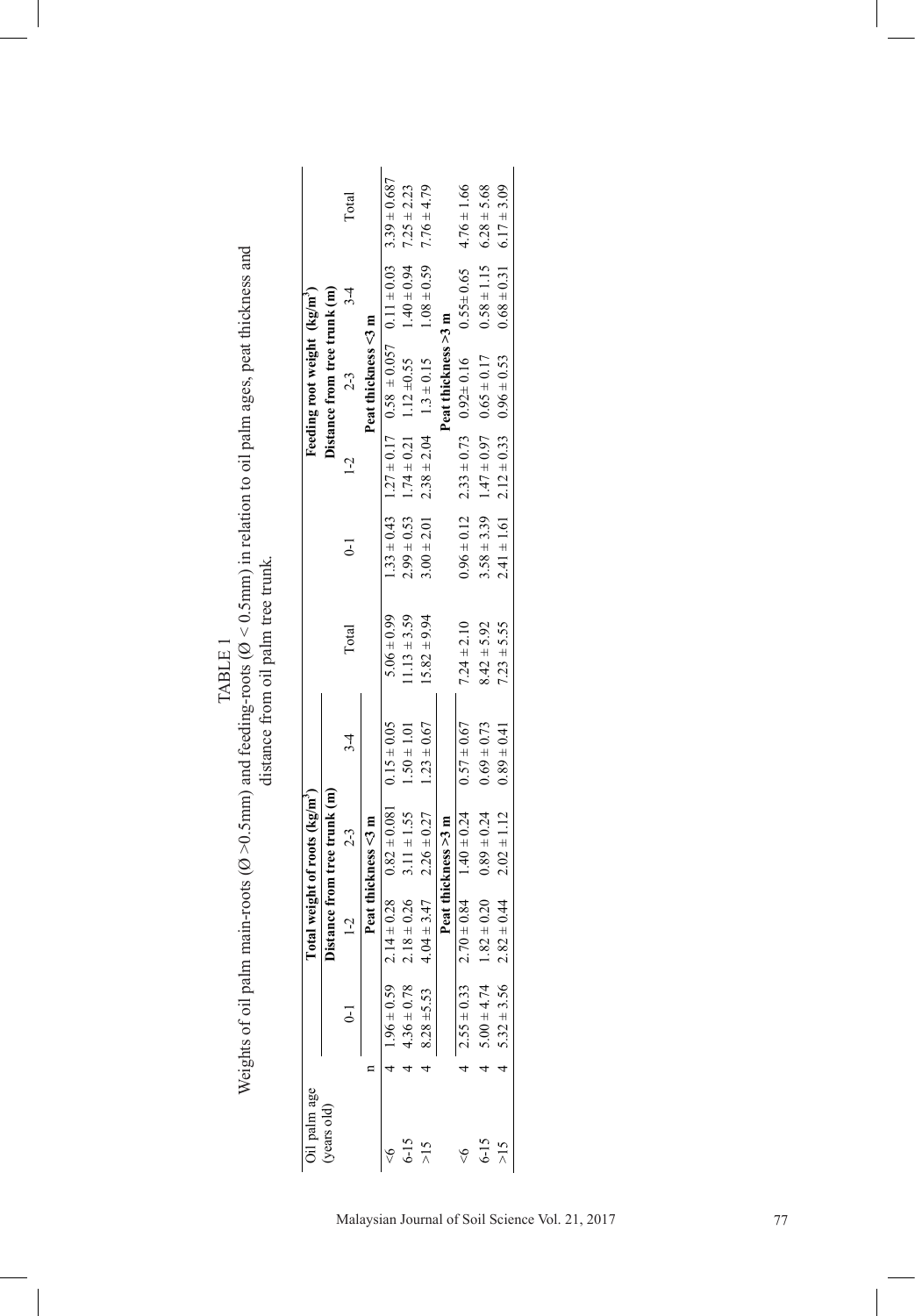

Fig. 2: Water content and pH in rhizospheres of oil palm based on distance from oil palm tree trunk, oil palm age and peat thickness and rhizosphere of degraded forest and *shrub in peatland.*  $\mathbf{c}$  in peak  $\mathbf{r}$ 

almost twice the water content compared to that of the severely degraded forest and shrub vegetation. The pH of the peat was very low (2.68–3.74) but was relatively high in all of the peat layers sampled at the agricultural site in central Kalimantan, Indonesia (Könönen *et al.* 2015).

The increase in organic acid content decreased the pH of peat due to the donation of protons from the organic acid group. This is associated with the concentration of soil nitrogen (N) and phosphorous (P), where low availability of P triggers the release of citric and oxalic acids into the rhizosphere to solubilise P and promote  $NH_4^+$  uptake by plants, thus decreasing the pH. pH is positively correlated with urease and phosphatase in which the decrease in pH suppresses enzyme activities. Blonska (2010) observed the same results for urease and dehydrogenase activities which were found to increase with increasing pH in peatland.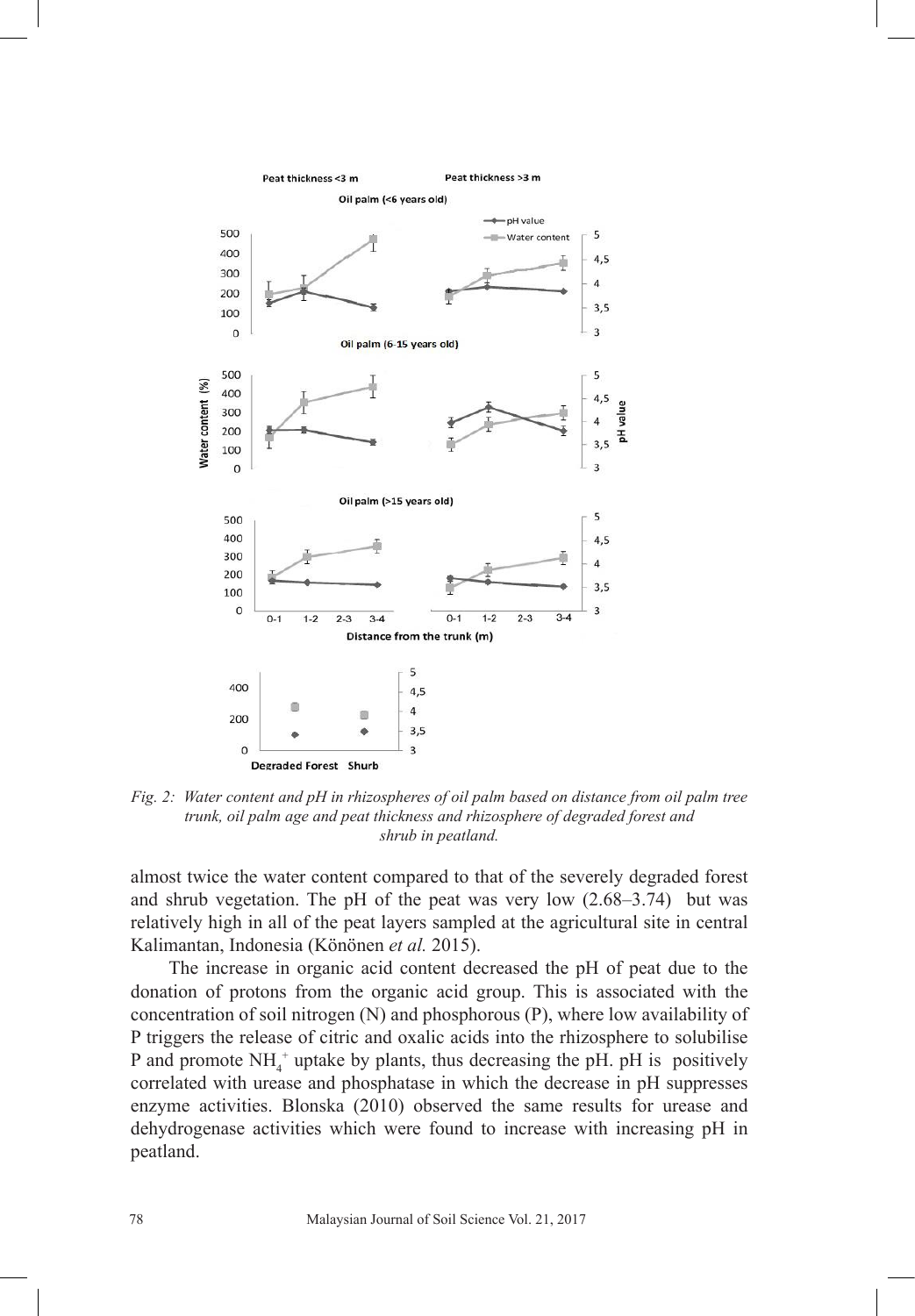## *Total N and P Content*

Total N content in the oil palm rhizosphere (0.5%–1.5%) was lower than in the rhizosphere of severely degraded forest and shrub vegetation (1%–2%). This might be due to the high application of Nitrogen fertiliser by oil palm plantations (average of 2.3% to 2.7% N). The large N uptake by plants is largely due to fertiliser application.

The total N content of peat in young (lesss than 6 year old) and old (more than 15 year old) oil palm rhizosphere for peat thicknesses of <3 and >3 m tended to decrease with increasing distance from the tree trunk (Fig. 3). In contrast, total N content significantly decreased, at a distance of 1–2 m from the tree trunk and increased at a distance of 3–4 m from the tree trunk in 6–15- year-old oil palm. This is because of the large N uptake by roots of oil palm at the 1–2 m distance, although fertiliser was applied further away from the tree trunk, and the high N requirement of 6–15-year-old oil palm (Fig.3). The total N content of peat correlated positively with citric and butyric acids (Table 2). The increase in total N correlated with increased organic acid content, especially at a distance of 3–4 m from the oil palm tree (Fig. 3). The high root activity at a distance of 3–4 m, due to high root exudates, leads to high organic acid content, triggering an increase in microbial abundance and microbial activities, thereby increasing the total N content.

Total P content of peat in oil palm rhizosphere ranged from 100–300 ppm, whereas P contents in the rhizosphere of severely degraded forest and shrub vegetation were only around 100 ppm. The high P content in oil palm rhizosphere was due to the application of large amounts of P fertiliser. The P contents in  $\leq$ 6- and  $\geq$ 15-year-old oil palm rhizosphere tended to decrease with decreasing distance from the tree trunk. For  $6-15$ -year-old oil palm with peat thickness of  $>3$ m, the total P content increased at a distance of 3-4 m from the tree trunk because the organic acid exudates increased P solubility. The release of high organic acids content from carboxylic groups, especially citric acid (Fig. 4) shows the low solubility of P in the rhizosphere, while oil palm needs very high available P. According to Neumann *et al*. (2000), the plant roots secrete a number of organic acids, especially citric acid (in mature plants), to acidify the rhizosphere.

#### *Organic Acid Content of Root Exudates*

Organic acids are part of the root exudates released into the rhizosphere; they are the source of energy for microbes in enzyme synthesis, which affect physical and chemical properties of peat (Carvalhais *et al.* 2010). The carboxylic acidcontaining organic acid of peat material in oil palm rhizosphere aged <6 years at peat depths of <3 m and >3 m tended to decrease with increasing distance from the tree trunk, while carboxylic acid containing organic acid content for oil palm aged 6–15 years and >15 years decreased at a distance of 2 m and increased at a distance of 3–4 m from the tree trunk (Fig. 3). This could be due to oil palm roots not releasing root exudates at a distance of 1–2 m from the tree trunk as an effect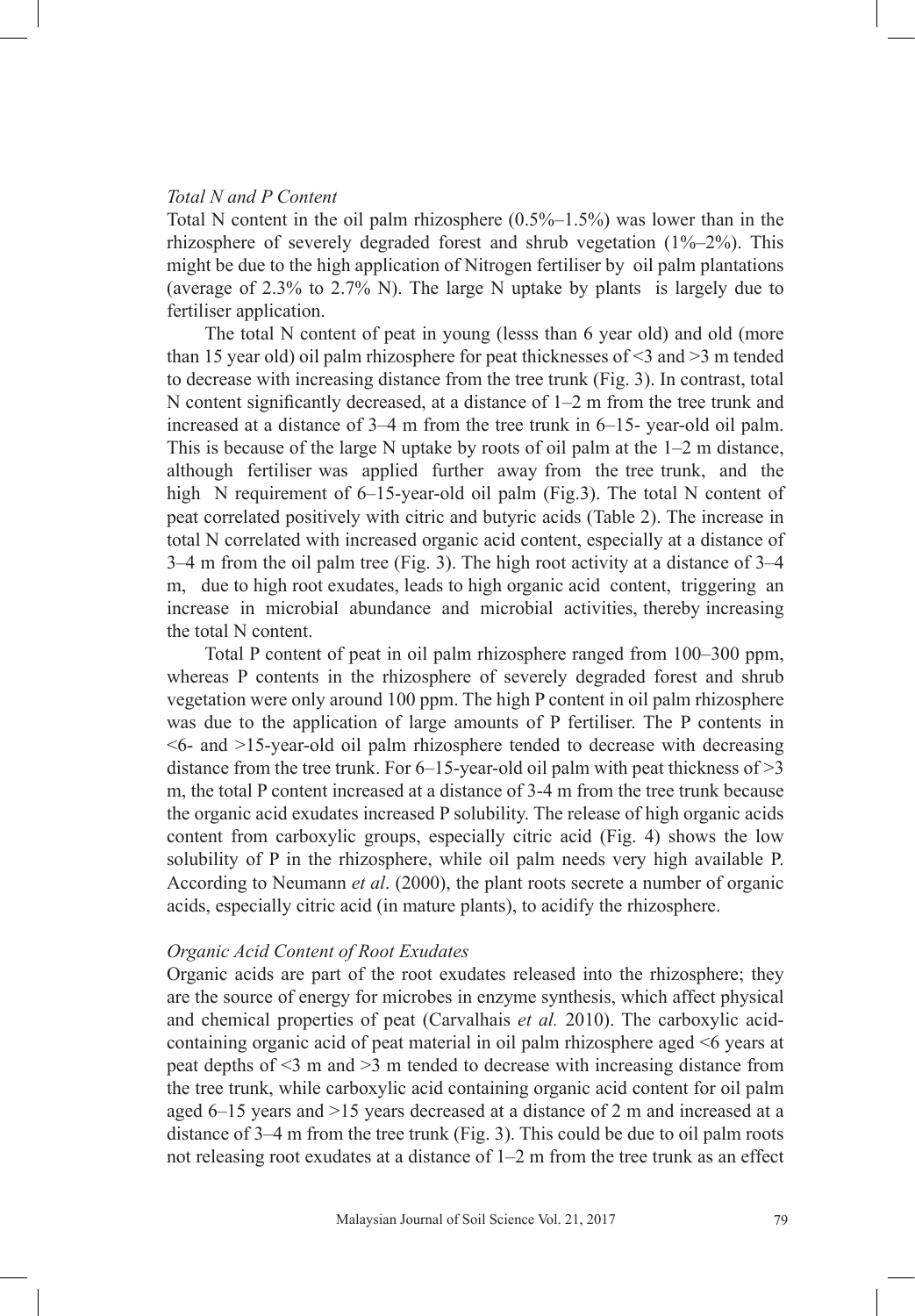

*Fig. 3: Total Nitrogen and Phosphorous contents in rhizosphere of oil palm based on distance*  from oil palm tree trunk, oil palm age and peat thickness and rhizosphere of degraded forest and shrub in peatland. and shrub in peatland.

of intensive fertiliser application in the oil palm tree circle at a distance of  $1-2$  m (Fig. 1). The increase in carboxylic acid content at a distance of 3–4 m from the tree might be due to an increase in root activity because of increasing plant age (i.e., in 6–15-and >15-year-old plants), root hairs (feeding roots) and decreased pH (Fig. 2). The expansion of the root total weight by root hairs reached >50% of the total weight of the roots (Table 1). According to Badri and Vivanco (2009), root hair cells are involved in root secretion of organic compounds. Garcia et al. (2001) showed that root exudation is positively correlated with root growth; actively growing root systems secrete more exudates.

pH value was significantly negatively correlated with oxalic and citric acid contents and positively correlated with enzyme activities (urease and phosphatase; Table 2). The organic acid content in the oil palm rhizosphere showed a positive correlation with each group of organic acids (malic, acetic, citric, oxalic and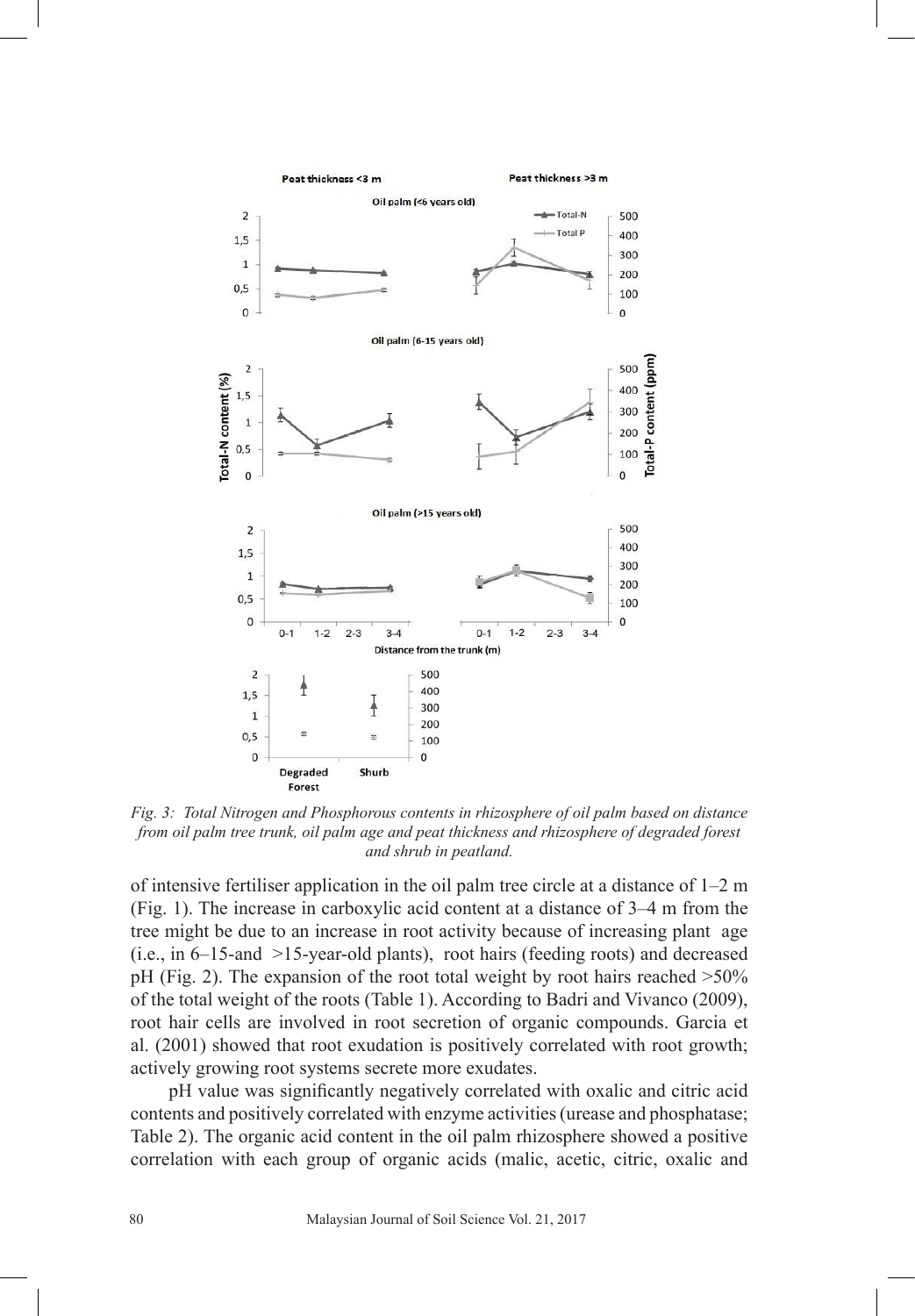|                                                                        |        |                          |                          |                              |                |                 | activities in peatland.         |                 |                  |           |                     |                      |           |
|------------------------------------------------------------------------|--------|--------------------------|--------------------------|------------------------------|----------------|-----------------|---------------------------------|-----------------|------------------|-----------|---------------------|----------------------|-----------|
|                                                                        | ⋝<br>필 | ater<br>Content          | Total N<br>content       | Total P<br>content           | Malic<br>acids | Acetic<br>acids | Oxalic                          | Citric<br>acids | Butyric<br>acids | Urease    | Phosphatase<br>Acid | <b>B-glucosidase</b> | Laccase   |
| 핌                                                                      |        | 0.342                    | $-0.206$                 | 0.210                        | $-0.042$       | $-0.319$        | $\frac{\text{acids}}{-0.536^*}$ | $-0.524*$       | $-0.217$         | $0.780**$ | $0.490*$            | 0.139                | 0.179     |
| Water content                                                          |        | $\overline{\phantom{0}}$ | $-0.098$                 | $-0.049$                     | $-0.057$       | $-0.049$        | 0.130                           | $-0.095$        | $-0.245$         | $-0.324$  | $-0.532*$           | $-0.690**$           | $-0.559*$ |
| Total N content                                                        |        |                          | $\overline{\phantom{0}}$ | 0.234                        | 0.111          | 0.257           | 0.244                           | $0.560*$        | $0.490*$         | 0.147     | 0.071               | 0.106                | $-0.053$  |
| Total P content                                                        |        |                          |                          |                              | $-0.312$       | $-0.037$        | $-0.067$                        | $-0.016$        | $-0.130$         | 0.436     | 0.259               | 0.094                | $-0.032$  |
| Malic acids                                                            |        |                          |                          |                              |                | $0.551*$        | 0.458                           | 0.313           | $0.734**$        | 0.052     | 0.137               | $-0.019$             | 0.100     |
| Acetic acids                                                           |        |                          |                          |                              |                |                 | $0.780**$                       | $0.641**$       | $0.661**$        | $-0.148$  | $-0.329$            | $-0.098$             | 0.261     |
| Oxalic acids                                                           |        |                          |                          |                              |                |                 |                                 | $0.617**$       | 0.414            | $-0.260$  | 0.416               | 0.041                | 0.062     |
| Citric acids                                                           |        |                          |                          |                              |                |                 |                                 |                 | $0.759**$        | 0.155     | $-0.115$            | 0.258                | 0.373     |
| Butyric acids                                                          |        |                          |                          |                              |                |                 |                                 |                 |                  | $-0.019$  | 0.122               | 0.191                | 0.327     |
| Urease                                                                 |        |                          |                          |                              |                |                 |                                 |                 |                  |           | $0.571*$            | 0.158                | 0.145     |
| Acid Phosphatase                                                       |        |                          |                          |                              |                |                 |                                 |                 |                  |           |                     | 0.339                | 0.224     |
| B-glucosidase                                                          |        |                          |                          |                              |                |                 |                                 |                 |                  |           |                     |                      | $0.842**$ |
| Laccase                                                                |        |                          |                          |                              |                |                 |                                 |                 |                  |           |                     |                      |           |
| * Correlation is significant at the 0.05 level<br>** Correlation is si |        |                          |                          | ignificant at the 0.01 level |                |                 |                                 |                 |                  |           |                     |                      |           |

Pearson's correlation coefficient test between rhizospheres pH, water content for total N and P, root exudate organic acids, and enzyme Pearson's correlation coefficient test between rhizospheres pH, water content for total N and P, root exudate organic acids, and enzyme Pearson's correlation coefficient test between rhizospheres pH, water content for total N and P, root exudate organic acids, and enzyme TABLE<sub>2</sub> TABLE 2

Malaysian Journal of Soil Science Vol. 21, 2017 81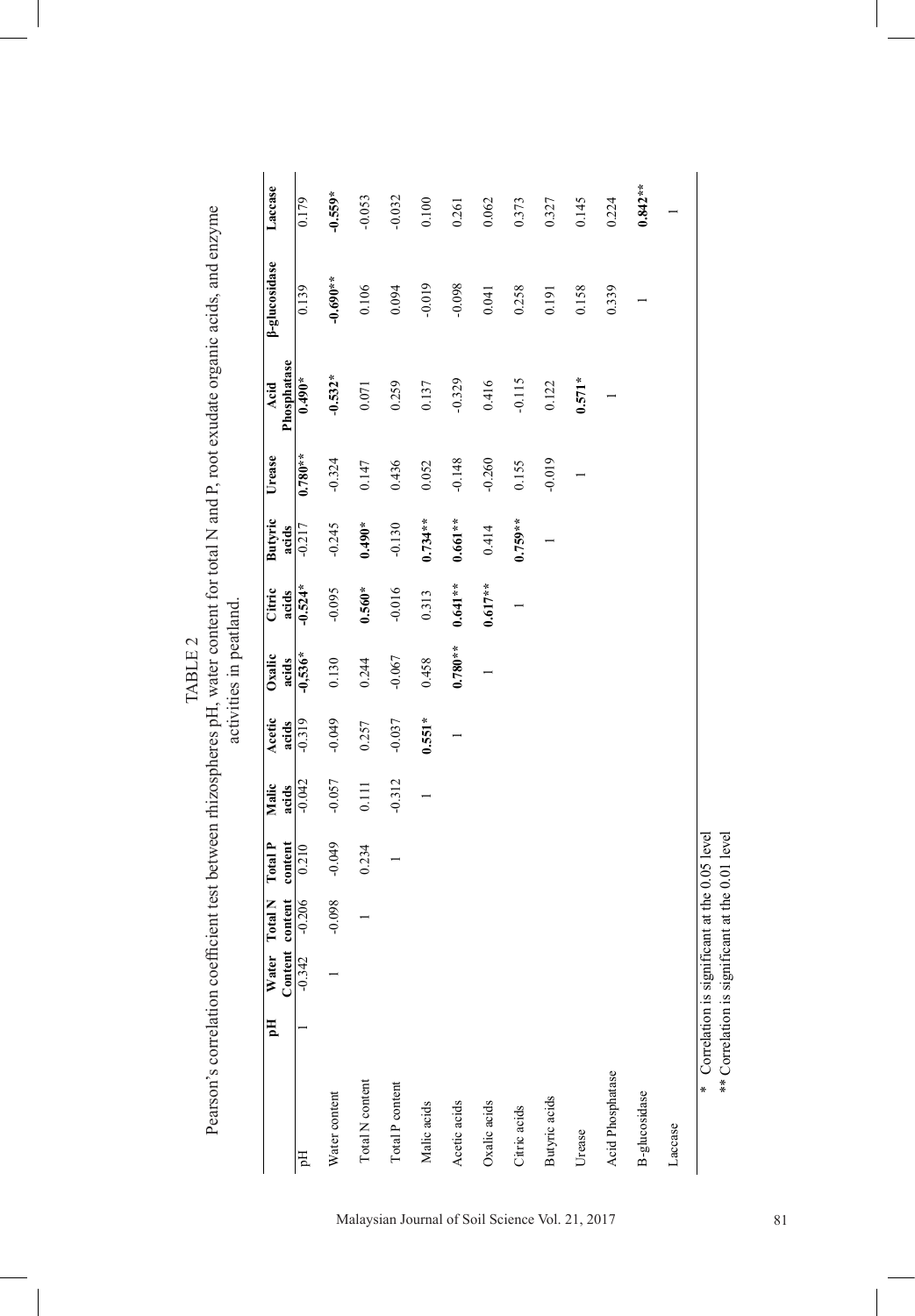

Fig. 4: Aliphatic acids (carboxylic acids) concentrations (ppm) in rhizosphere of oil palm *based on distance from oil palm tree trunk, oil palm age and peat thickness and rhizosphere of*  based on distance from oil palm tree trunk, oil palm age and peat thickness and degraded forest and shrub in peatland.

butyric acids; Table 2). The carboxylic acid containing organic acid in the rhizosphere of severely degraded forest and shrub vegetation was lower than in the oil palm rhizosphere at various ages, which indicates that the root of oil palm actively secretes organic acid exudates that might affect peat conditions. The active secretion of root exudates by plant roots indicates the low solubility of nutrients needed by plants (Carvalhais *et al.* 2010). The high amounts of organic acids (malic and citric acid) released into the rhizosphere is a response to low P uptake by plants so that these acids can solubilise the phosphate, making it more available for plant use (Neumann and Martinoia 2002). A similar trend was observed with, the content of aromatic organic acid (phenolic acid) (Fig. 3). The synthesis of carboxylic anions and their ultimate exudation in the rhizosphere also depend upon the cation-anion balance (Hinsinger *et al.* 2003)(Not in ref list???).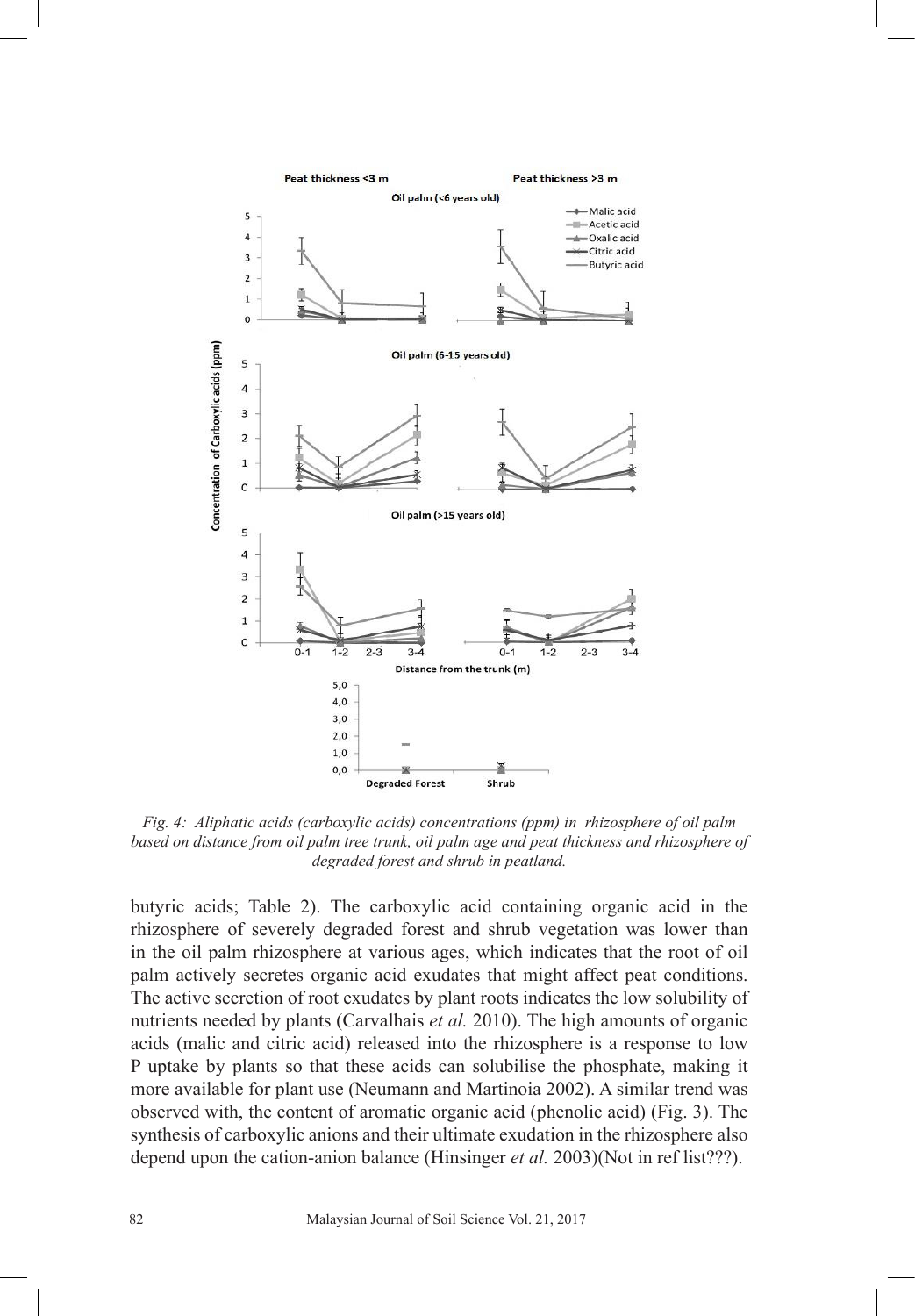In the oil palm aged <6 years, the decrease in phenolic organic acid content was consistent with the distance from the tree trunk (Fig. 5), while in the oil palm of 6–15 years and >15 years, phenolic acid content increased with increasing distance from the tree trunk because of the large contribution of hair root exudates in the release of organic acids. Phenolic acids content was very low in the rhizosphere of severely degraded forest and shrub vegetation compared with oil palm rhizosphere. Aliphatic organic acid (carboxylic acid) content was higher in the rhizosphere of peat compared to that of aromatic organic acids (phenolic acids), where carboxylic acids were at concentrations of  $\leq 20 \mu L^{-1}$  and phenolic acids at  $\leq 2 \mu L^{-1}$ . This finding is similar to the observation by Tuason and Arocena (2008) that the concentrations of low molecular weight aliphatic organic acids in soil samples and root exudates in the rhizosphere are higher than those of



Fig. 5: Aromatic acids (phenolic acids) concentration (ppm) in rhizosphere of oil palm based on distance from oil palm tree trunk, oil palm age and peat thickness and rhizosphere of degraded forest and shrub in peatland.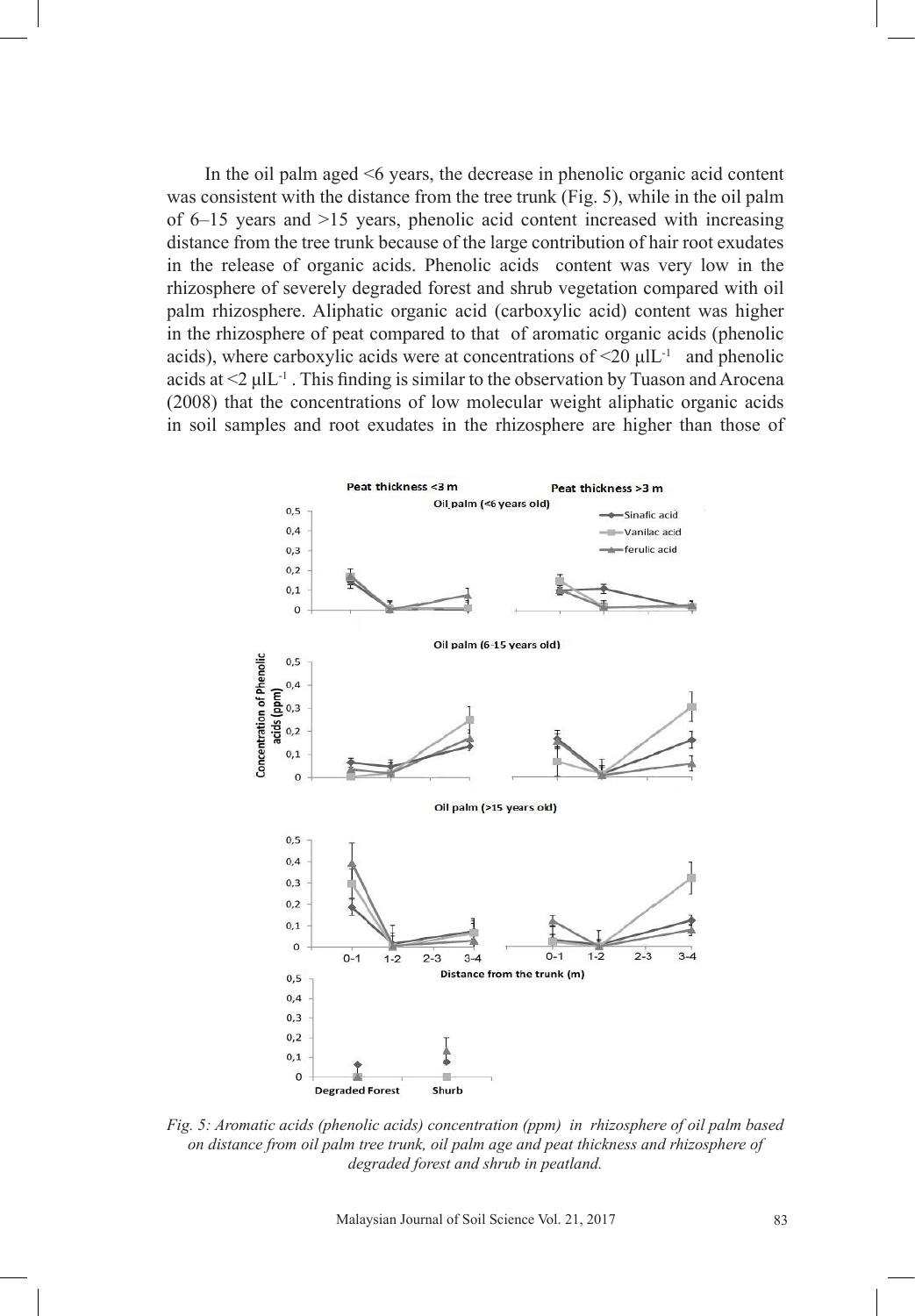aromatic acids. In contrast to the tropical peatland in Kalimantan and Jambi, the concentrations of phenolic acid (ferulyc and synapic acids) in our study were higher than those of carboxylic acids (Sabiham 1997(not in ref list???); Mario and Sabiham 2002).

#### *Enzyme Activity*

Enzyme and microbial activities are related to and associated with decomposition of organic matter. Peat thickness did not significantly influence enzyme activity. Urease activity in the rhizosphere of the peatland was very low (<0.5 μg  $g^{-1}$ ) h<sup>-1</sup>) because of the low pH of peat (Fig. 2); there was a significant negative correlation between peat pH and urease activity. The nitrogen supply to meet the plant requirement was largely derived from the fertiliser applied. This indicated that the availability of N and P were not associated with peat decomposition but from the high N fertiliser application in the circle of the tree. According to Aon and Colaneri. (2001) a decrease in urease activity could be explained by the activation of nitrification and denitrification which causes the suppression of urease production.

Phosphatase activity ranged from 2–6 μg  $g^{-1}$  h<sup>-1</sup> and was higher than urease activity, indicating that phosphate requirement by plants is not met by the fertiliser addition. Phosphatase activity in peat of <3 m thickness was lower than that in peat of >3 m thickness and tended to decrease with increasing age of the plant. This is because the P fertiliser applied (which was sufficient at age <6 years) was insufficient due to low solubility. Plants can survive under low P conditions by secreting phosphohydrolase (phosphatase) to solubilise organic phosphate into soluble inorganic phosphate in the rhizosphere (Lefebvre *et al*.1990; Duff *et al.* 1994). The increase in phosphatase activity in the rhizosphere of oil palm seedlings suppresses the production of oxalic acid (Widiastuti *et al.* 2015)(2003 in ref list).

β-glucosidase and laccase activities are the activities of enzymes involved in decomposing peat derived from cellulose–hemicellulose and lignin. β-glucosidase and laccase activities in the oil palm rhizosphere tended to decrease with increasing distance from the tree trunk (Fig. 6). The enzyme activities of β-glucosidase and laccase were higher than those of phosphatase and urease, which indicates that the nutrient supply from the peat decomposition process (lignocellulolytic) is in the rhizosphere. This is due to the high root activity involved in releasing organic acid exudates to dissolve organic matter and absorb nutrients and the low water content of peat.

The high enzyme activity at adistance of  $0-1$  m from the tree trunk was caused by the high activity of roots and low water content of peat, which led to an oxidative condition that increases the microbial activities in the rhizosphere. However, application of fertilisers a ta distance of  $1-2$  m from the tree trunk led to reduced enzyme activities and decreased organic acids content (Fig. 4 and 5), whereas a decrease in enzyme activities at a distance of 3–4 m from the trunk was caused by an increase in water content and low pH of peat. β-glucosidase and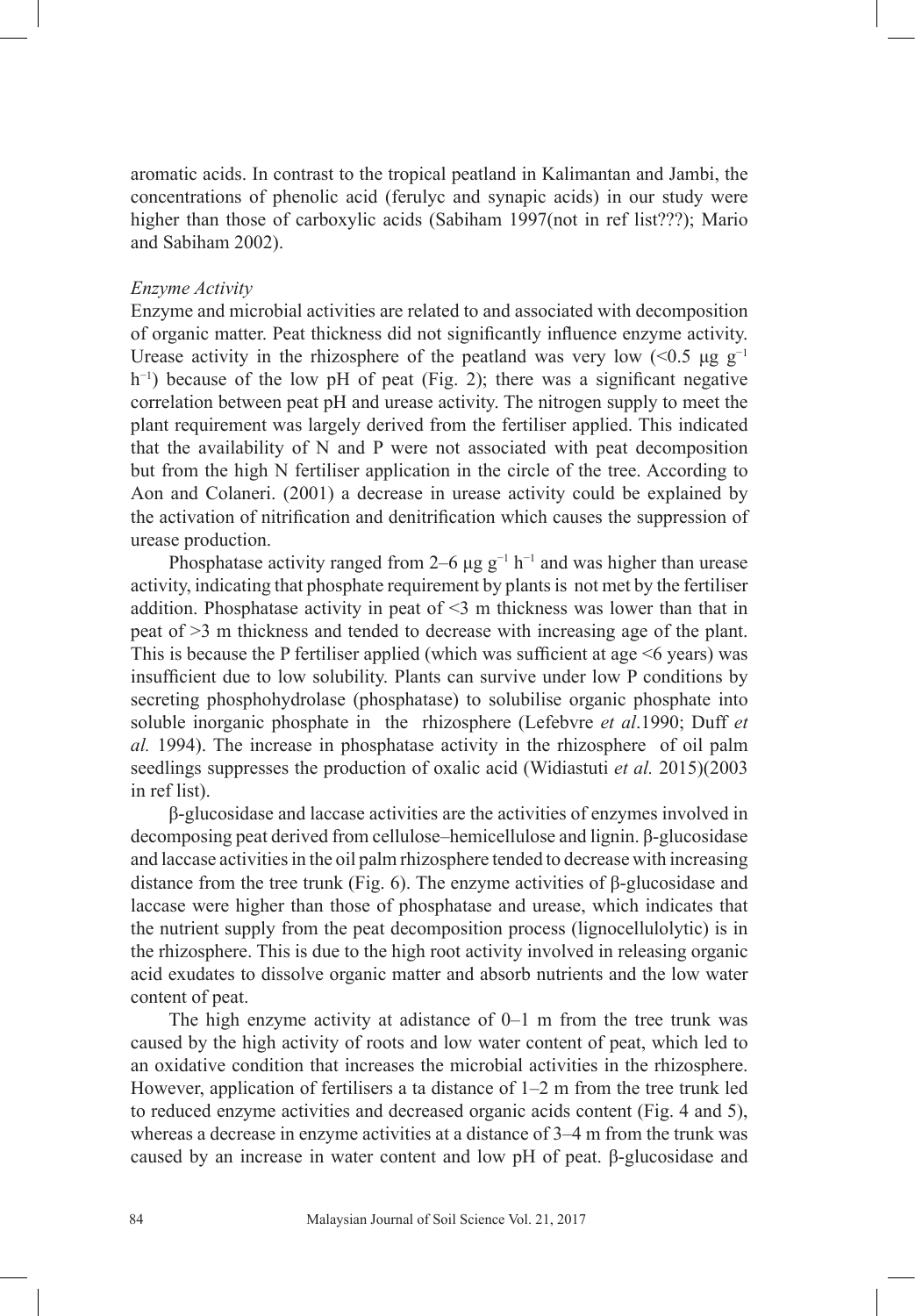

Fig. 6: Enzyme activities in rhizosphere of oil palm based on distance from oil palm tree *trunk, oil palm age and peat thickness and rhizosphere of degraded forest and shrub in*  trunk, oil palm age and peat thickness and rhizosphere of degraded forest and shrub *peatland.*

laccase activities were significantly negatively correlated with the water content (Table 2). The enzyme activities in the rhizosphere of severely degraded forest and shrub vegetation tended to be similar as in the rhizosphere of oil palm trees in peat of different thickness, indicating that peat decomposition also occurs in unproductive peatland of different thickness.

## **CONCLUSION**

The enzyme activity in the oil palm rhizosphere decreased with increasing distance from the tree trunk due to an increase in water content, adecrease in pH, and an increase in organic acid root exudates, especially carboxylic organic acids. Aliphatic organic acids (carboxylic group) released into the rhizosphere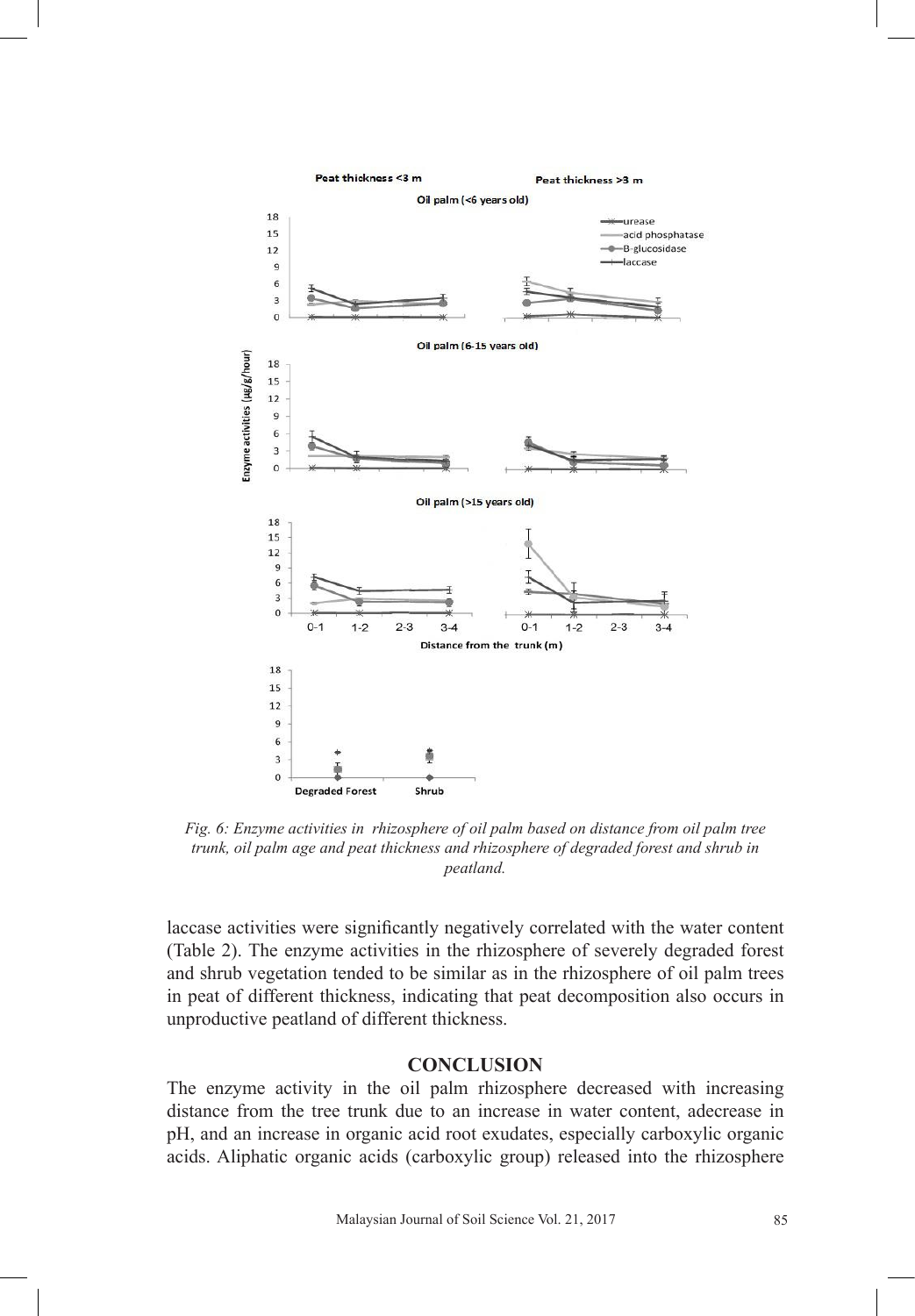were higher than aromatic organic acids. The thickness of peat did not influence enzyme activity and organic acid content. Fertiliser application in the circle of the oil palm tree trunk decreased the content of organic acid exudate and enzyme activity at a distance of 1–2 m from the tree trunk, while the nutrient supply for plants was derived from fertiliser and not from peat decomposition.

## **ACKNOWLEDGEMENTS**

We thank the management of Oil Palm Plantation in Koto Gasib, at Siak District Riau Province who gave us access to their land for this research. The soil analysis for this study was done by friends and colleagues in the laboratory of the Department of Soil Science and Land Resource, Bogor Agriculture University and the Laboratory of Agrochemical Material Residue, Agricultural Environment Research Institute, Center for Agricultural Land Resource, We wish to express our deep gratitude to them.

## **REFERENCES**

- Aon M.A., and Colaneri A.C. 2001. Temporal and spatial evolution of enzymatic activities and physico-chemical properties in an agricultural soil. *Appl. Soil Ecol.* 18: 255–270.
- Badri D.V. and J.M. Vivanco . 2009. Regulation and function of root exudates. *Plant Cell and Environ.* 32: 66–681.
- Blonska E. 2010. Enzyme activity in forest peat soils. F*olia Forestalia Polonica. Series* A 52 (1): 20–25.
- Carvalhais L.C., R.H.Dennis, D.Fedoseyenk, M.R. Hajirezaei, R.Borriss and N.von Wirén. 2010. Root exudation of sugars, amino acids, and organic acids by maize as affected by nitrogen, phosphorus, potassium, and iron deficiency. *J. Plant Nutr. Soil Sci.* 1-9.
- M.G., G. Sarath and W.C.Plaxton.1994. The role of acid phosphatases in plant phosphorus metabolism. *Physiol. Plant* 90: 791–800.
- Eichlerová I.J., P.Šnajdr and Baldrian. 2012. Laccase activity in soils: Considerations for the measurement of enzyme activity. *Chemosphere* 88(10): 1154–1160.
- Garcia J.A.L., C.Barbas,A. Probanza, M.L.Barrientos, and F.J.G. Manero. 2001. Low molecular weight organic acids and fatty acids in root exudates of two *Lupinus*  cultivars at flowering and fruiting stages. *Phytochemical Analysis* 12: 305–311.
- Gianfreda L. 2015. Enzymes of importance to rhizosphere processes. *J. Soil Sci. Plant Nut.*15 (2): 283-306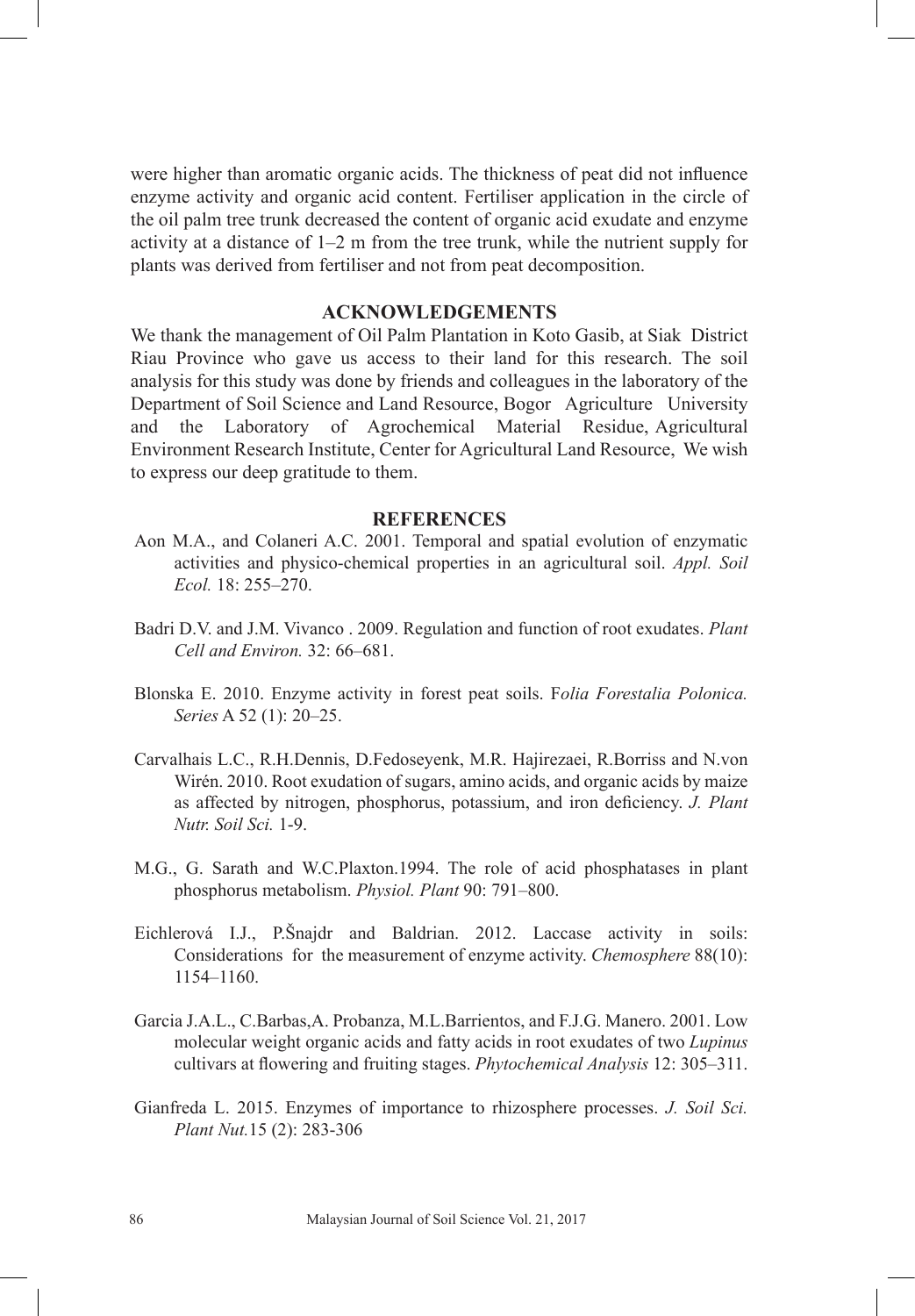- Hamamoto S., S. Dissanayaka, K. Kawamoto and T. Komatsu. 2010. Effects of Moisture Content and Shrinkage on Soil-Thermal Properties for Peat Soils in Japan. *International Conference on Sustainable Built Environment* (ICSBE-2010), Kandy, 13-14 December 2010.
- Könönen M. J. Jauhiainen, R. Laiho, K. Kusin and H. Vasander. 2015. Physical and chemical properties of tropical peat under stabilised land uses. *Mires and Peat.* 16: 1–13.
- Lefebvre D.D., S.M.Duff, C.A. Fife, C.Julien-Inalsingh, and W.C.Plaxton.1990. Response to phosphate deprivation in *Brassica nigra* suspension cells: Enhancement of intracellular, cell surface, and secreted phosphatase activities compared to increases in Pi-absorption rate. *Plant Physiol*. 93: 504–511
- Mario M.D. and S. Sabiham. 2002. Use of mineral soil as ameliorant enriched by a material with high content of Fe for increasing the productivity and stability of peats. *J. Agroteksos* 2(1):35-45
- Melling L, K.J. Goh, A. Chaddy and R. Hatano. 2014. Soil CO2 fluxes from different ages of oil palm in tropical peatland of Sarawak, Malaysia. I Progress in Soil Science book series (PROSOIL), *Soil Carbon,* pp 447-455.
- Nannipieri P, L. Giagnoni, L. LandiL, and G. Renella. 2011. Role of phosphatase enzymes in soil. In: *Phosphorus in Action, Soil Biology*, ed. E.K. B€unemann et al., [In Review] Berlin (DEU): Springer-Verlag Berlin Heidelberg.
- Neumann G.andE.Martinoia.2002. Cluster roots an underground adaptation for survival in extreme environments. *Trends Plant Sci* 7:162–167
- Neumann G, A. Massonneau, N. Langlade, B. Dinkelaker, C. Hengeler, , V. Reomheld and E. Martinoia. 2000. Physiological aspect of cluster root function and development in phosphorus- deficient White Lupin (*Lupinus albus* L.). *Ann. Bot.* 85: 909–919
- Page A.L., D.E. Baker, Roscoe E Jr, D.R. Keeney, R.H. Miller and J.D. Rhoades. 1982. Methods of Soil Analysis. Part 2. *Chemical and Microbiological Properties* (2nd edn.) Number 9 (Part 2) in the series. (ID) American Society of Agronomy. Inc. Soil Science Society of America, Inc. Publisher Madison, Wisconsin USA.
- Ritung S., Wahyunto, K. Nugroho,Sukarman, Hikmatullah, Suparto, and C. Tafakresnanto.2011. Peatland Map of Indonesia Scale 1:250.000. Indonesian Centre For Agricultural Land Resources Research And Development (ICALRRD) (ID).
- Sabiham, S., S. Marwanto, T. Watanabe, S. Funakawa, U. Sudadi, and F. Agus. 2014. Estimating the relative contribution of root respiration and peat decomposition